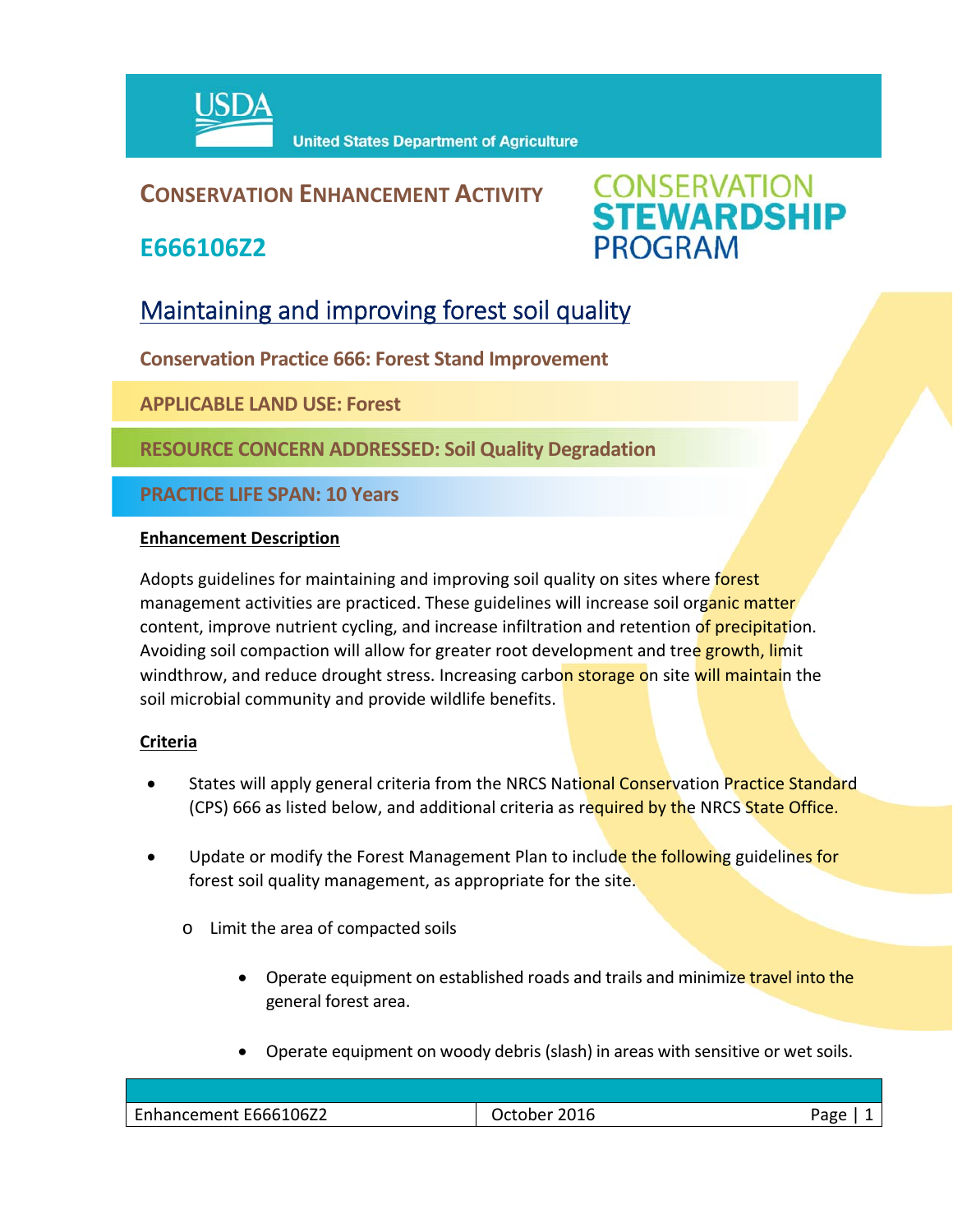

• Sequence forest management activities (back to front) to limit the number of equipment passes.



- Use smaller and lighter equipment, track equipment, low PSI tires, and lighter loads. Where appropriate, use mules, draft horses or other animals for moving harvested trees.
- Restore heavily compacted areas (e.g., by sub-soiling or other mechanical method).
- o Limit impacts of roads and landings
	- Avoid disturbing natural drainage channels (e.g., design road locations to minimize stream crossings and diversions).
	- Roads and landings occupy 5% or less of total wooded acreage.
	- Establish cover on roads and landings that are not in use.
	- Limit soil disturbance and control erosion
	- Avoid disturbing forest litter and the soil surface.
	- Protect roads through the use of water bars/rolling dips.
	- Establish cover on disturbed areas.
	- Retain downed tops and other unharvested materials for ground cover, nutrient recycling, and organic matter retention.
- o Maintain favorable conditions for forest growth
	- Control the amount of road use, and off-road travel, to prevent erosion, compaction, and disturbance of the soil surface.

| Enhancement E666106Z2 | 2016<br>. )ctober . |  |
|-----------------------|---------------------|--|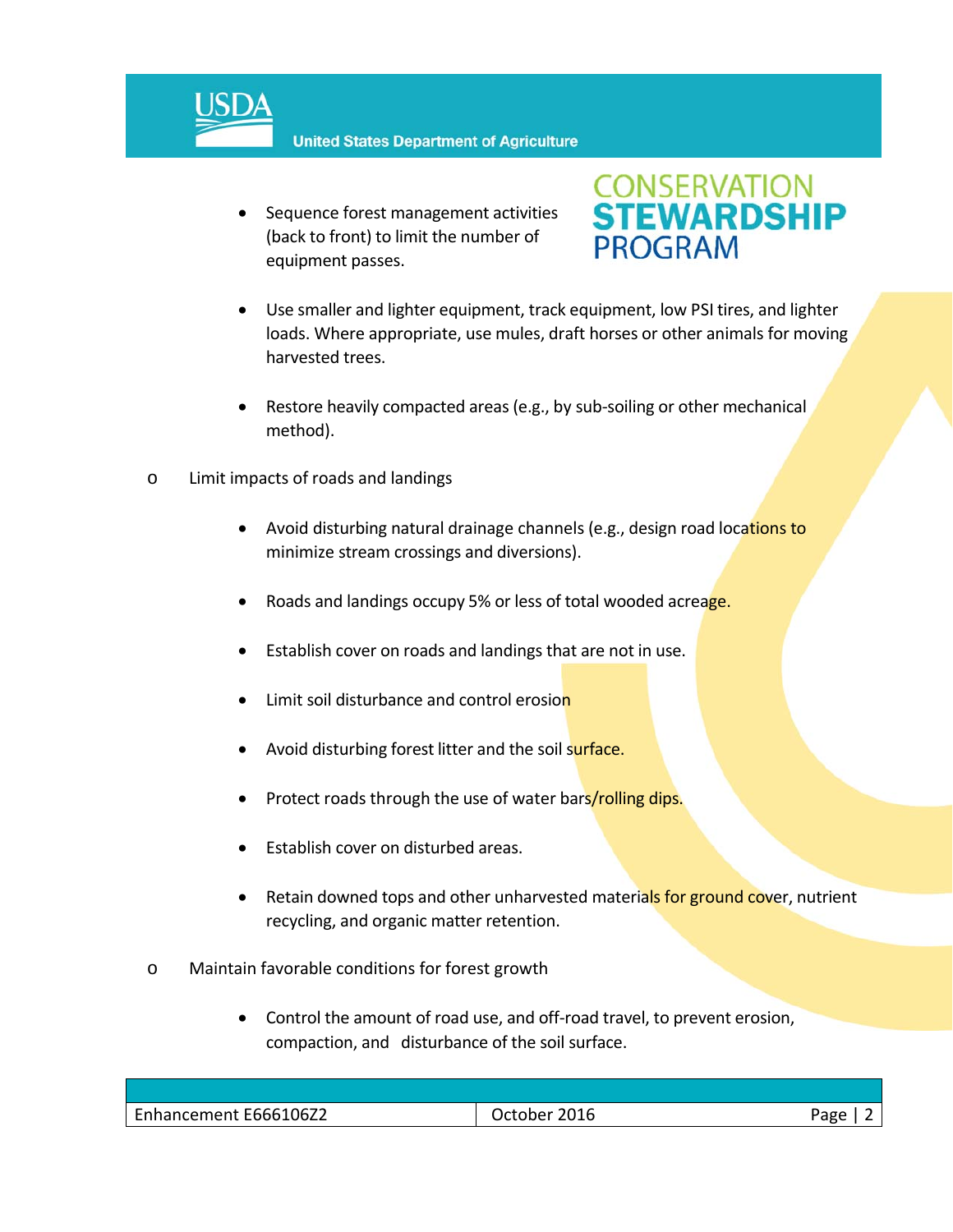

- Establish cover on any disturbed areas.
- Monitor the forest area for signs of insect damage, tree diseases, invasive plants, or other impacts on forest growth and health.



- o Retain and enhance carbon storage to support soil ecologic functions
	- Follow stocking guidelines to maintain tree canopy cover (i.e., between the A and B lines of stocking guides at a minimum; preferably closer to the A line). See the stocking chart shown below.
	- Add woody material to the soil by girdling or cutting non-merchantable trees or trees of undesired species.
	- Use extended rotations to keep carbon on the site for a longer period.
	- Retain fallen trees, branches, snags, downed tops and other unharvested materials for ground cover, nutrient recycling, and organic **matter retention**, in quantities as specified below, or by the NRCS State Office.
		- o For western conifer forests, maintain coarse woody residue:
			- That is greater than 3" in diameter,
			- **E** left lying on the soil surface, and
			- which meets the post-harvest target levels of the following chart:

|                      | <b>Habitat Type</b>   | Target tons per acre of coarse |
|----------------------|-----------------------|--------------------------------|
|                      |                       | woody debris                   |
| Dry Forests          | Ponderosa pine types  | 5-13 tons/acre                 |
|                      | Douglas-fir types     | 7-14 tons/acre                 |
|                      | Grand fir types       | 7-14 tons/acre                 |
| <b>Moist Forests</b> | Western hemlock types | 16-33 tons/acre                |

o Maintain soil productivity by soil testing and fertilization if needed (including options for

| 66106Z2<br>$\overline{\phantom{a}}$<br>Enhancement<br><b>Fhhh</b> | $n + n + n$<br>:UI0 | 20 C |
|-------------------------------------------------------------------|---------------------|------|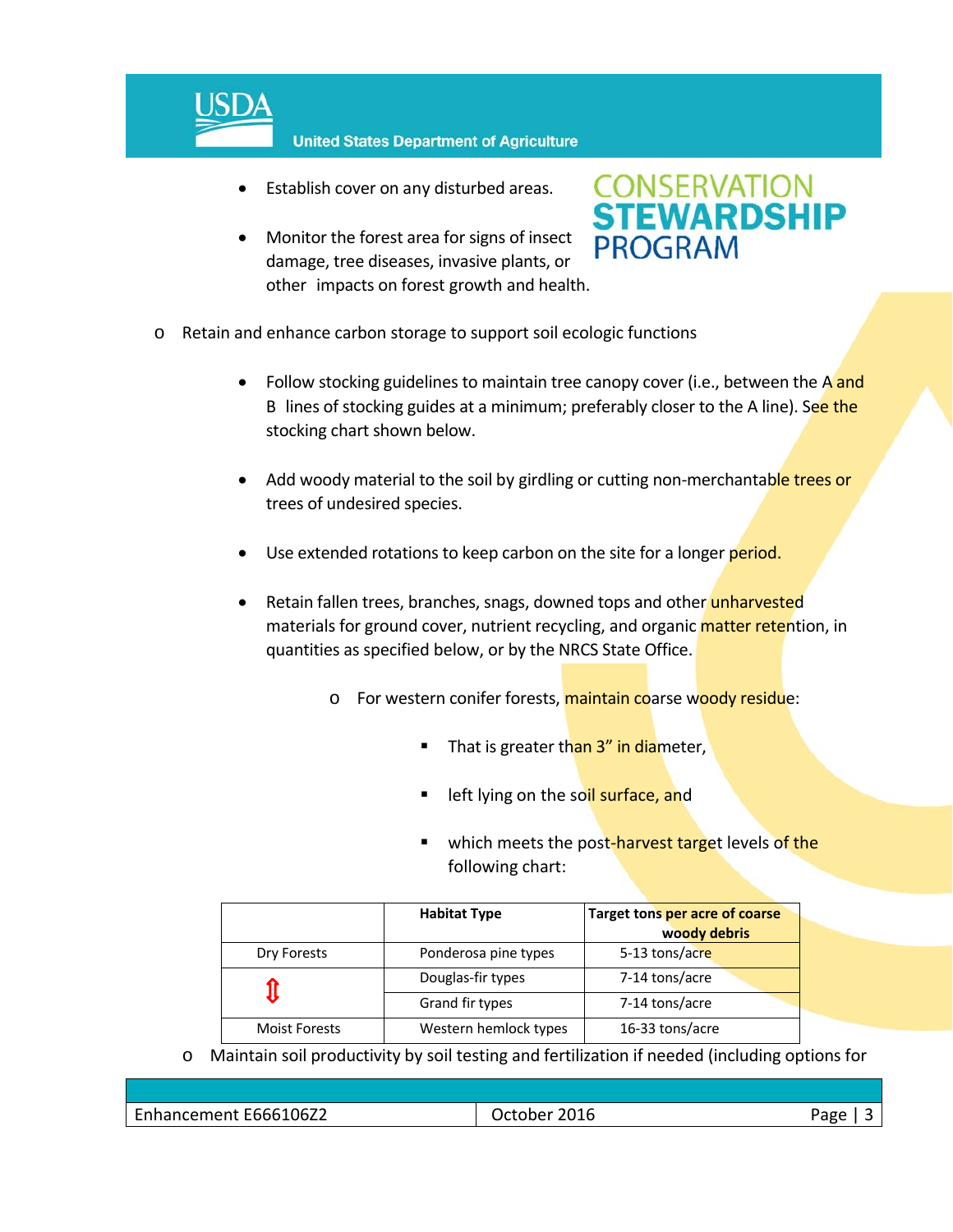

fertilizing with manure, biochar, or other organic materials).



- o Identify and retain preferred tree and understory species to achieve all planned purposes and landowner objectives.
- $\circ$  Use available guidelines for species and species groups to determine spacing, density, size‐class distribution, number of trees, and amount of understory species to be retained.
- o Schedule treatments to avoid overstocked conditions using approved silvicultural stocking guides.
- o Describe the current and desired future condition of each stand that will be treated. Include the species, cover type, and size-class distribution. Stocking will be described in terms of crop trees per acre, basal area per acre, trees per acre, between-tree spacing, or by any other appropriate and professionally accepted density or stocking protocol.
- Refer to WIN-PST criteria in NRCS Conservation Practice Standard (CPS) Code 595, Integrated Pest Management, and comply with applicable State and local laws if an herbicide will be used.
- Time tree girdling and/or felling to avoid buildup of insect or disease populations.
- Implement forest stand improvement activities in ways that avoid or minimize soil erosion, compaction, rutting, and damage to remaining vegetation, and that maintain hydrologic conditions.
- Protect site resources by selecting the method, felling direction and timing of tree felling, and heavy equipment operation. For temporary access use NRCS CPS Code 655, Forest Trails and Landings, to protect soil and site resources from vehicle impacts. Use NRCS CPS Code 560, Access Road, for more heavily used roads associated with forest stand improvement activities.

## **Documentation Requirements**

| Enhancement E666106Z2 | 2016<br><i><b>October</b></i> | Page |
|-----------------------|-------------------------------|------|